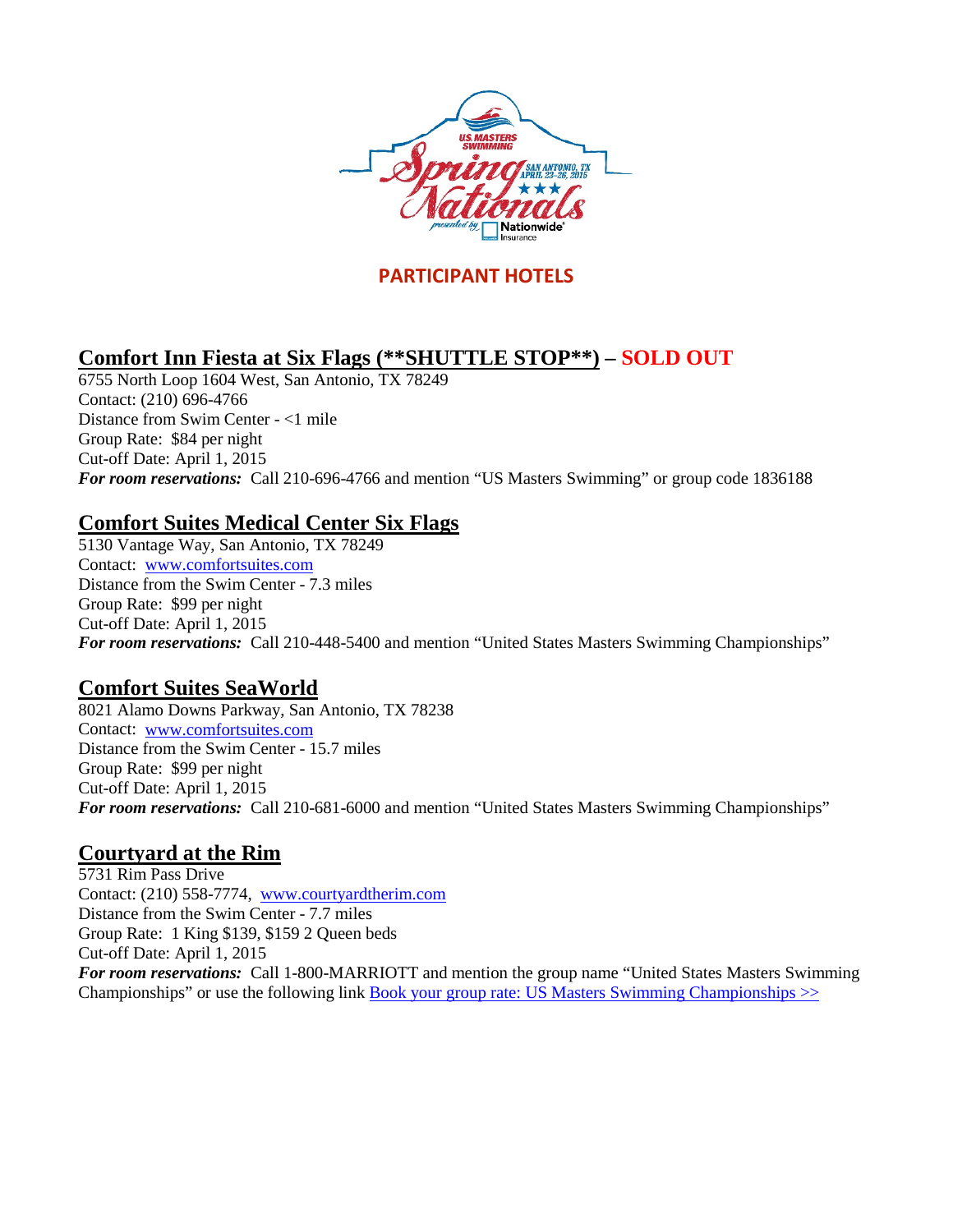### **Courtyard by Marriott SeaWorld (\*\*SHUTTLE STOP\*\*)** – **SOLD OUT**

11605 State Highway 151, San Antonio, TX 78251 Contact: (210) 509-3700[, www.marriott.com](http://www.marriott.com/) Distance from the Swim Center - 9.1 miles Group Rate: \$139 per night Cut-off Date: April 1, 2015 *For room reservations:* Use this link Book your group rate: USMS Nationals Block  $\gg$  or call 210-509-3700 & request to book under the block "USMS Nationals Block"

## **Drury Inn & Suites Near La Cantera Pkwy (\*\*SHUTTLE STOP\*\*)** – **SOLD OUT**

15806 IH-10 West, San Antonio, TX 78249 Contact: (210) 696-0800, [www.druryhotels.com](http://www.druryhotels.com/) Distance from the Swim Center - 4.2 miles Group Rate: King Bed - \$99, Two Suite Options - \$109, includes complimentary wifi and breakfast Cut-off Date: March 22, 2015 *For room reservations:* Call 1-800-325-0720, using the group #2216960 or go to [www.druryhotels.com](http://www.druryhotels.com/) and enter group #2216960

#### **Drury Inn & Suites Northwest Medical Center**

9806 IH-10 West, San Antonio, TX 78230 Contact: (210) 561-2510, [www.druryhotels.com](http://www.druryhotels.com/) Distance from the Swim Center - 11.5 miles Group Rate: King Bed - \$99, Suite Options - \$109 & \$119, includes complimentary wifi and breakfast Cut-off Date: March 22, 2015 *For room reservations:* <http://www.druryhotels.com/Reservations.aspx?groupno=2238286>

#### **Embassy Suites San Antonio Northwest**

7750 Briaridge, San Antonio, TX 78230 Contact: (210) 340-5421[, www.hilton.com](http://www.hilton.com/)  Distance from the Swim Center - 11.1 miles Group Rate: King Suite - \$159, Double Suite - \$179, includes complimentary wireless internet Cut-off Date: April 1, 2015 *For room reservations:* Use following link to reserve hotel rooms under group "USS" [http://embassysuites.hilton.com/en/es/groups/personalized/S/SATBRES-USS-20150420/index.jhtml or call 210-](http://embassysuites.hilton.com/en/es/groups/personalized/S/SATBRES-USS-20150420/index.jhtml%20or%20call%20210-340-5421) [340-5421.](http://embassysuites.hilton.com/en/es/groups/personalized/S/SATBRES-USS-20150420/index.jhtml%20or%20call%20210-340-5421)

## **Fairfield Inn & Suites SeaWorld (\*\*SHUTTLE STOP\*\*)** – **SOLD OUT**

4026 Wiseman Blvd., San Antonio, TX 78251 Contact: (210) 682-6800, [http://www.marriott.com/hotels/travel/satsw-fairfield-inn-and-suites-san-antonio](http://www.marriott.com/hotels/travel/satsw-fairfield-inn-and-suites-san-antonio-seaworld-westover-hills/)[seaworld-westover-hills/](http://www.marriott.com/hotels/travel/satsw-fairfield-inn-and-suites-san-antonio-seaworld-westover-hills/) Distance to Swim Center – 8.8 miles Group Rate: \$119 per night, includes complimentary wifi, breakfast and parking Cut-off Date: April 1, 2015 *For room reservations:* [Book your group rate: US Master's Swimming Spring Nationals >>](http://www.marriott.com/meeting-event-hotels/group-corporate-travel/groupCorp.mi?resLinkData=US%20Master)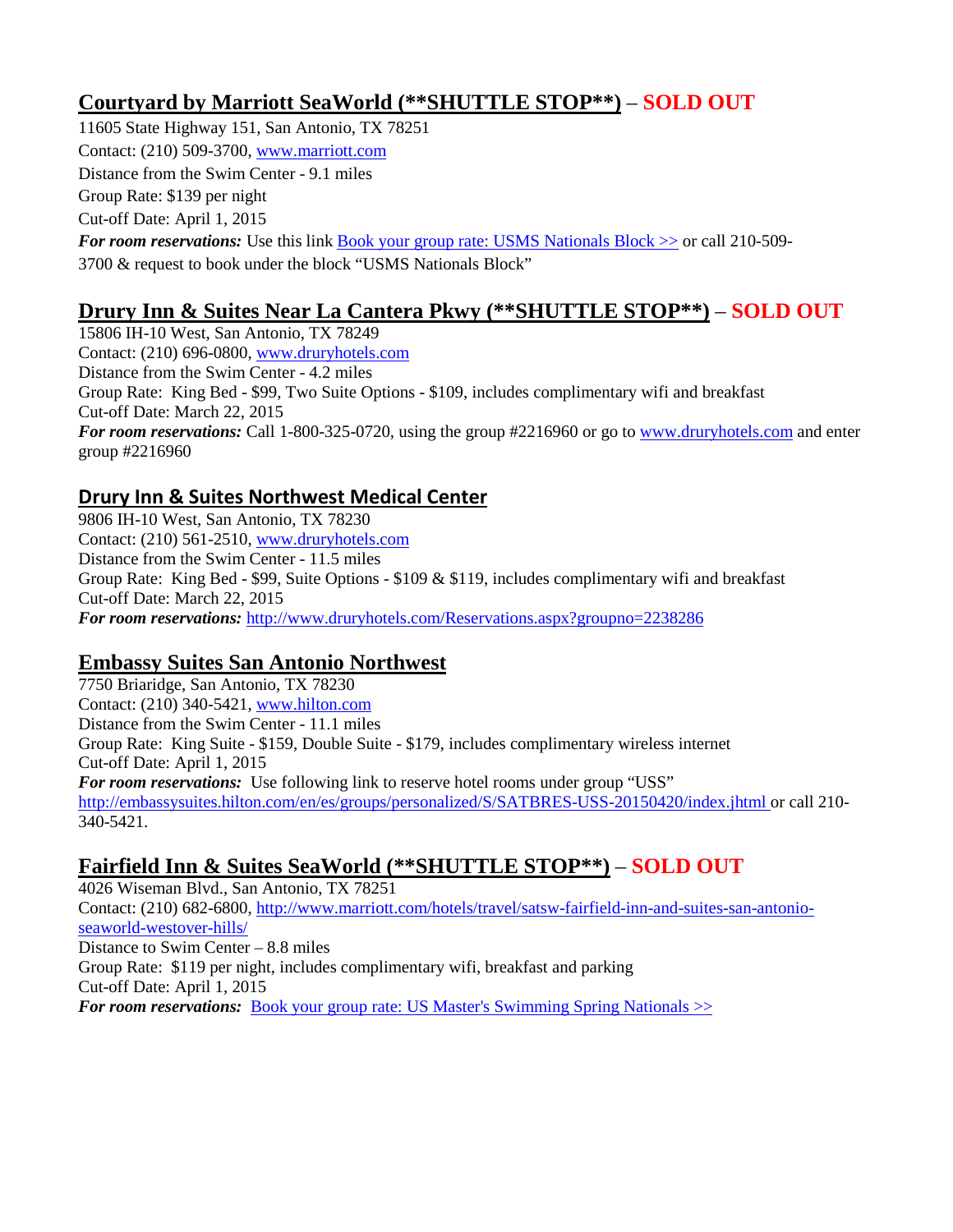## **Hilton San Antonio Airport**

611 N. W. Loop 410, San Antonio, TX 78216 Contact: (210) 340-6060[, www.hilton.com](http://www.hilton.com/) Distance from the Swim Center - 14.7 miles Group Rate: \$129, includes complimentary breakfast and wifi Cut-off Date: April 9, 2015 *For room reservations:* Call 1-888-728-3031, or visit the following link <http://www.hilton.com/en/hi/groups/personalized/S/SATAPHF-USMS-20150423/index.jhtml>

# **Hilton San Antonio Hill Country Hotel & Spa**

9800 Westover Hills Blvd, San Antonio, TX 78251 Contact: (210) 767-5309[, www.hiltonsanantoniohc.com](http://www.hiltonsanantoniohc.com/) Distance from the Swim Center - 10.1 miles Group Rate: King - \$139, Double Queen - \$139, King Suite - \$169, includes complimentary wifi and breakfast Cut-off Date: April 1, 2015 *For room reservations:* Call 1-800-HILTONS, or via the hotel directly at 210-509-9800 or go to [www.sanantoniohillcountry.hilton.com](http://www.sanantoniohillcountry.hilton.com/) and use group name 2015 Spring Nationals

## **Holiday Inn San Antonio International Airport**

77 NE Loop 410, San Antonio, TX 78216 Contact: (210) 349-9900[, www.holidayinn.com](http://www.holidayinn.com/) Distance from the Swim Center - 15.4 miles Group Rate: \$119 per night Cut-off Date: April 1, 2015 *For room reservations:* Call 888-615-0518 or 210-349-9900, using the group name "US Masters Swimming"

## **Homewood Suites Lackland AFB/SeaWorld**

215 Richland Hills Drive, San Antonio, TX 78245 Contact: (210) 509-7770, [www.sanantoniosouthwestseaworld.homewoodsuites.com](http://www.sanantoniosouthwestseaworld.homewoodsuites.com/) Distance from the Swim Center - 13.5 miles Group Rate: \$139 per night Cut-off Date: April 1, 2015 *For room reservations:* Use the following link [http://homewoodsuites.hilton.com/en/hw/groups/personalized/S/SATSOHW-USM-](http://homewoodsuites.hilton.com/en/hw/groups/personalized/S/SATSOHW-USM-20150420/index.jhtml?WT.mc_id=POG)[20150420/index.jhtml?WT.mc\\_id=POG](http://homewoodsuites.hilton.com/en/hw/groups/personalized/S/SATSOHW-USM-20150420/index.jhtml?WT.mc_id=POG)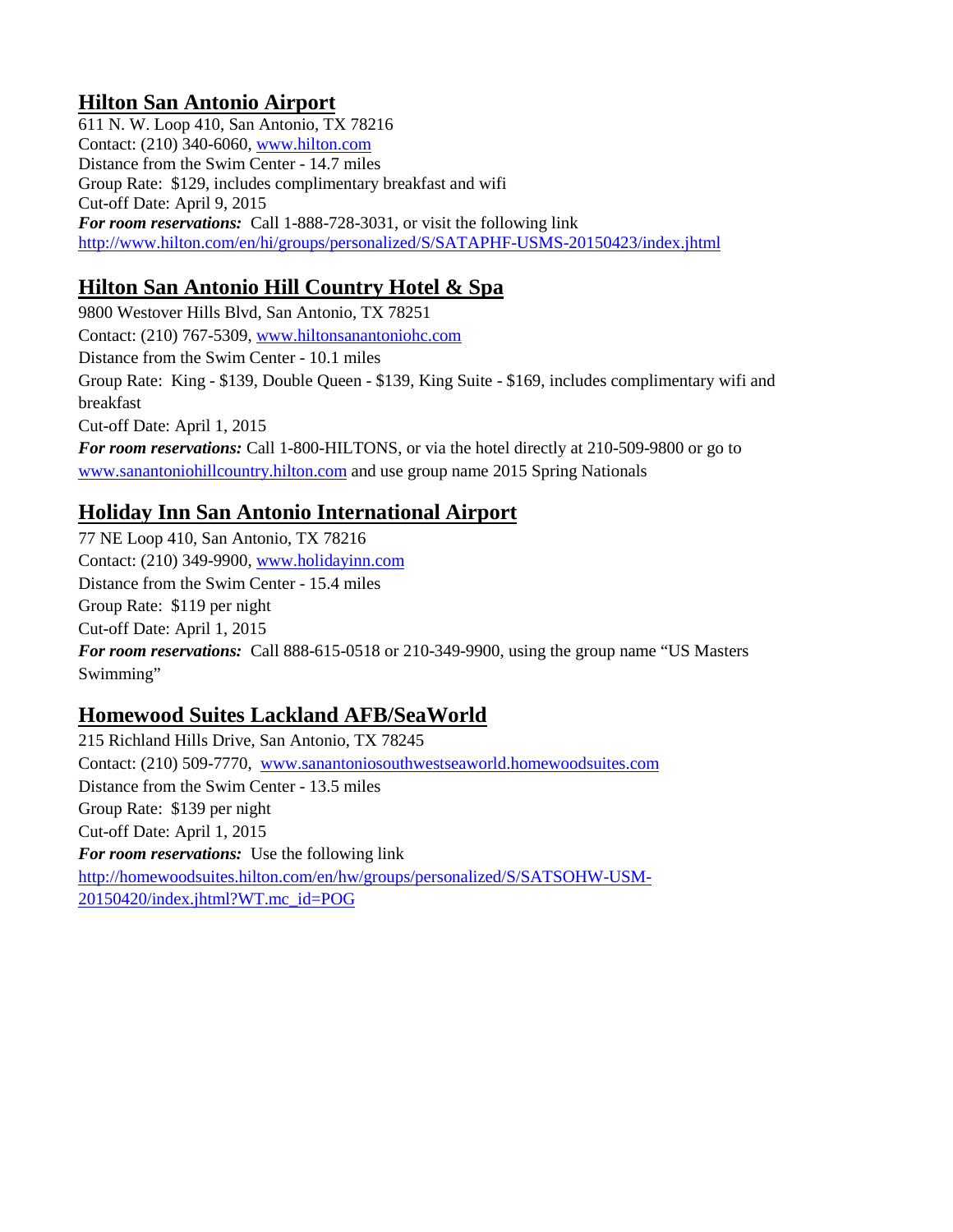## **Hyatt Place San Antonio Northwest/Medical Center**

4303 Hyatt Place Dr., San Antonio, TX 78230 Contact: (210) 561-0099[, http://www.place.hyatt.com](http://www.place.hyatt.com/) Distance from the Swim Center - 9.7 miles Group Rate: \$122, includes complimentary wifi and breakfast, heated pool and 24 hour fitness center Cut-off Date: April 1, 2015 *For room reservations:* call 888-492-8847 and request to make a reservation under Group "US Master Swimming Group" at Hotel "Hyatt Place NW" or [http://sanantonionorthwest.place.hyatt.com/en/hotel/home.html?corp\\_id=G-USMS](http://sanantonionorthwest.place.hyatt.com/en/hotel/home.html?corp_id=G-USMS) and use group code "G-USMS"

# **La Cantera Hill Country Resort**

16641 La Cantera Parkway, San Antonio, TX 78256 Contact: (210) 558-2220[, http://www.resortlacantera.com](http://www.resortlacantera.com/)  Distance from the Swim Center - 4.5 miles Group Rate: \$189, includes complimentary wireless internet, fitness facility Cut-off Date: April 1, 2015 *For room reservations:* Call 1-855-499-2960 or go to [www.resortlacantera.com](http://www.resortlacantera.com/) and mention the group code MSD20A

## **La Quinta Inn & Suites 1604**

11155 West Loop 1604 North, San Antonio, TX 78254 Contact: (210) 447-8000[, http://www.laquintasanantonionorthwest.com](http://www.laquintasanantonionorthwest.com/) Distance from the Swim Center – 2.7 miles Group Rate: Standard - \$119 Cut-off Date: April 7, 2015 *For room reservations*: Call 1-866-527-1498 and mention confirmation "#6160191"

## **La Quinta Inn & Suites Fiesta Texas**

5622 Utex Blvd., San Antonio, TX 78249 Contact: (210) 696-0100[, http://www.lq.com](http://www.lq.com/) Distance from the Swim Center – 5.1 miles Group Rate: Double - \$109 Cut-off Date: April 1, 2015 *For room reservations*: Call 1-866-527-1498 and mention confirmation "#0994335"

## **Marriott San Antonio Northwest**

3233 NW Loop 410, San Antonio, TX 78250 Contact: [www.marriott.com](http://www.marriott.com/) Distance from the Swim Center - 11.3 miles Group Rate: \$129 per night Cut-off Date: April 1, 2015 *For room reservations:* Call 1-800-706-9963, using the group name "San Antonio Local Organizing Committee*"*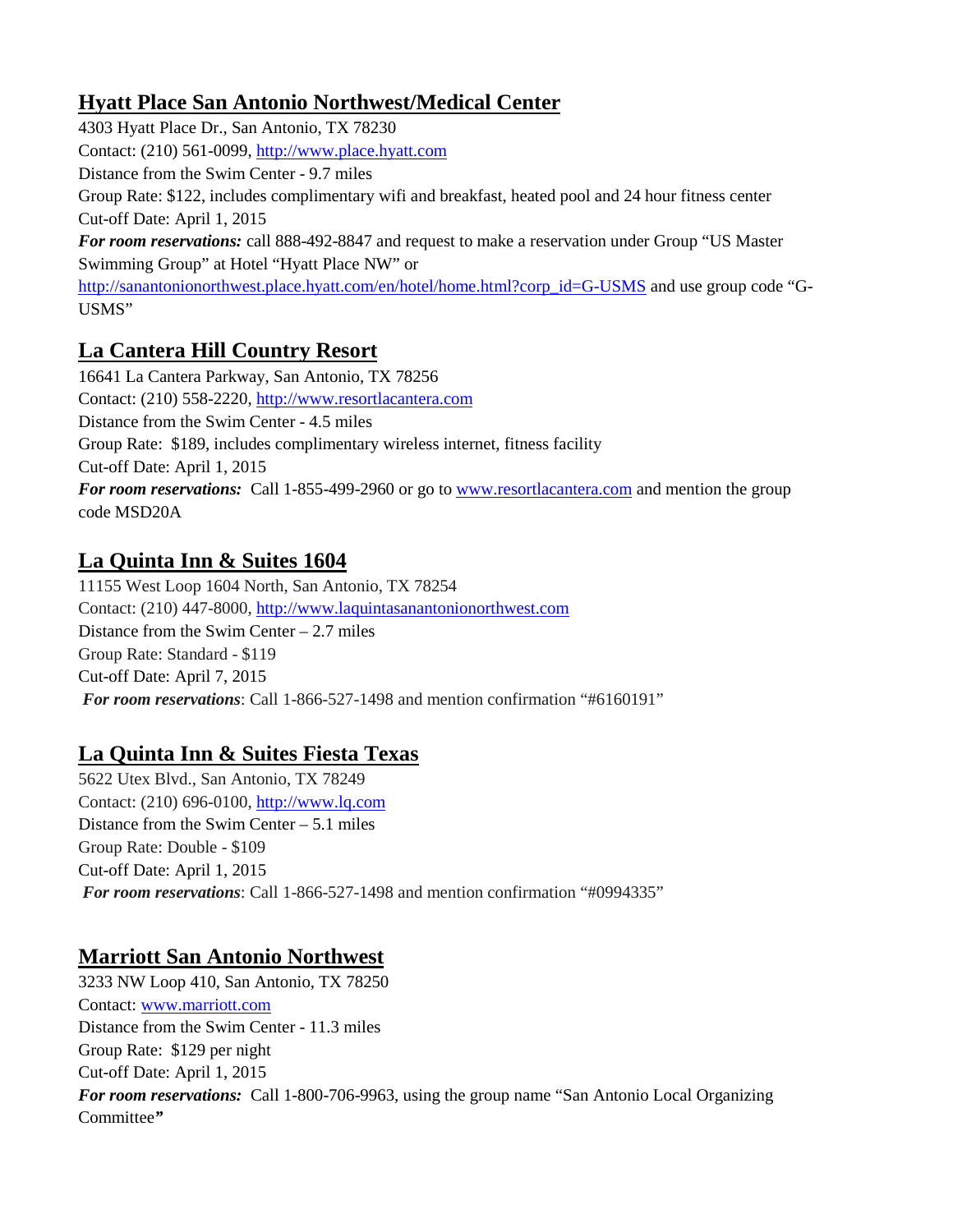## **Omni San Antonio Hotel at the Colonnade** – **SOLD OUT**

9821 Colonnade Blvd., San Antonio, TX 78230 Contact: (210) 699-5800[, www.omnisanantonio.com](http://www.omnisanantonio.com/) Distance from the Swim Center - 9.4 miles Group Rate: \$139, includes complimentary breakfast for 2 and wifi Cut-off Date: April 1, 2015 *For room reservations:* Call 1-800-843-6664 and request to make a reservation in the Swimming 2015 Spring Nationals Room Block, or go online and use link [http://www.omnihotels.com/hotels/san](https://owa.mex02.emailsrvr.com/owa/redir.aspx?C=A1vta9SMSUm1brbDi91eOCa8qxUqotFIhPNcfTjlwWJDXfln5jjl4Bg0c7wSjFo3NFefRBtopFQ.&URL=http%3a%2f%2fwww.omnihotels.com%2fhotels%2fsan-antonio%2fmeetings%2fus-masters-swimming-2015-spring-nationals)[antonio/meetings/us-masters-swimming-2015-spring-nationals](https://owa.mex02.emailsrvr.com/owa/redir.aspx?C=A1vta9SMSUm1brbDi91eOCa8qxUqotFIhPNcfTjlwWJDXfln5jjl4Bg0c7wSjFo3NFefRBtopFQ.&URL=http%3a%2f%2fwww.omnihotels.com%2fhotels%2fsan-antonio%2fmeetings%2fus-masters-swimming-2015-spring-nationals)

## **Residence Inn San Antonio Airport**

1014 NE Loop 410, San Antonio, TX 78209 Contact: [www.marriott.com](http://www.marriott.com/) Distance from the Swim Center - 17.2 miles Group Rate: \$109 per night Cut-off Date: April 1, 2015 *For room reservations:* Call 1-800-331-3131 and mention "USMS 2015"

### **Residence Inn at the Rim**

5707 Rim Pass Drive Contact: (210) 561-0200, [www.residenceinntherim.com](http://www.residenceinntherim.com/) Distance from the Swim Center - 7.7 miles Group Rate: \$149 per night Cut-off Date: April 1, 2015 *For room reservations:* Call 1-800-MARRIOTT and mention the group name "United States Masters Swimming Championships" or use the following link **Book your group rate: US Masters Swimming Championships**  $\gg$ 

## **SpringHill Suites Medical Center/NW**

3636 NW Loop 410, San Antonio, TX 78201 Contact: (210) 737-6086[, www.marriott.com](http://www.marriott.com/) Distance from the Swim Center - 12.6 miles Group Rate: \$139, includes complimentary breakfast and wifi Cut-off Date: April 1, 2015 *For room Reservations:* Call the number above and mention "USMS 2015 Spring Nationals"

#### **SpringHill Suites San Antonio SeaWorld/Lackland**

138 Bichland Hills Drive, San Antonio, TX 78245 Contact: (210) 520-6655[, www.mariott.com](http://www.mariott.com/) Distance from the Swim Center - 13.5 miles Group Rate: \$109.95 Cut-off Date: April 1, 2015 *For room Reservations:* Call (210) 520-6655 and ask for the "US Masters Swimming"